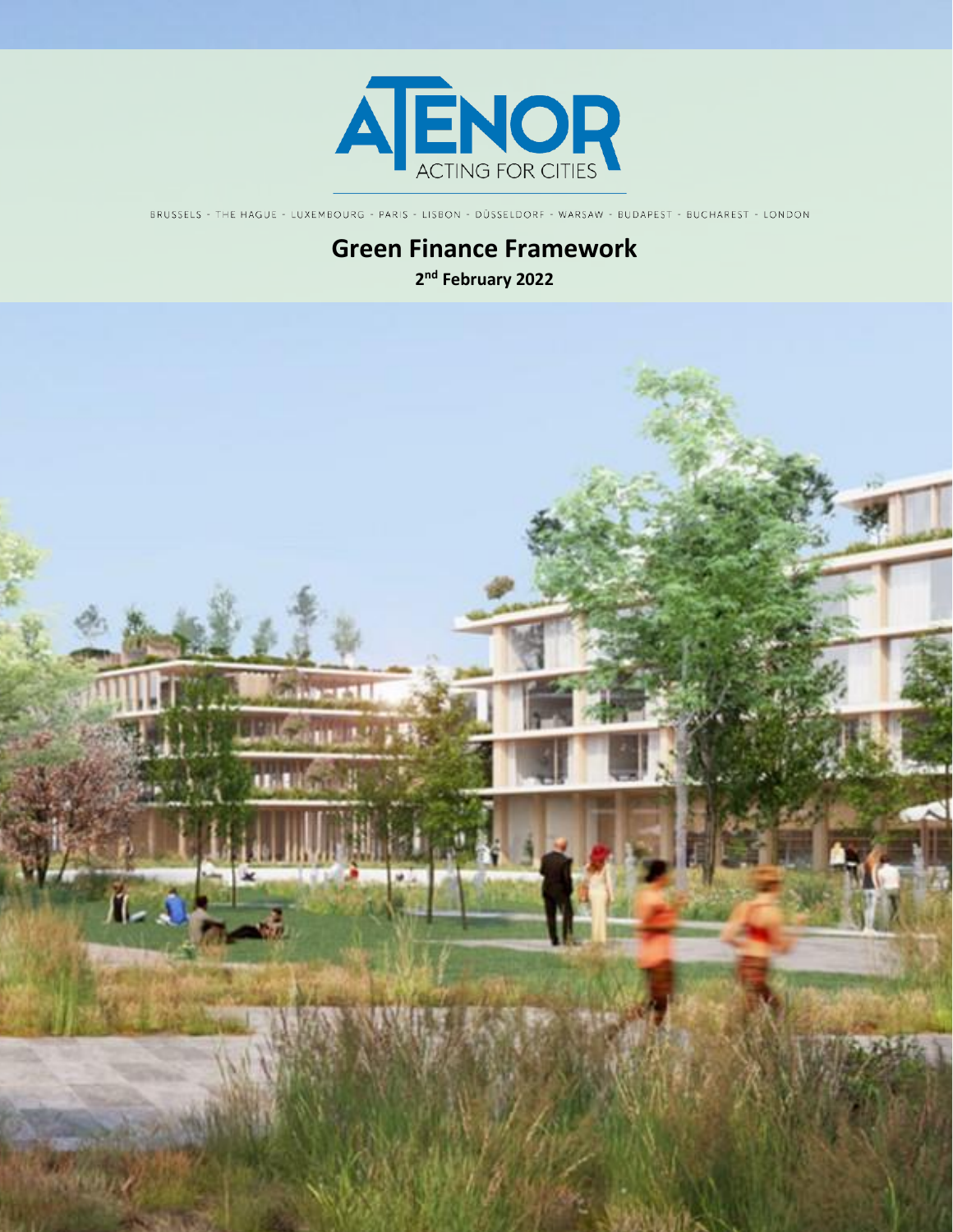# **Table of Contents**

# **1. Introduction**

- 1.1. ATENOR, Acting for cities
- 1.2. ATENOR and Sustainability

# **2. ATENOR's Green Finance Framework**

- 2.1 Use of Proceeds
- 2.2 Process for Project evaluation and selection
- 2.3 Management of Proceeds
- 2.4 Reporting
- 2.5 External Review
- **3. Disclaimer**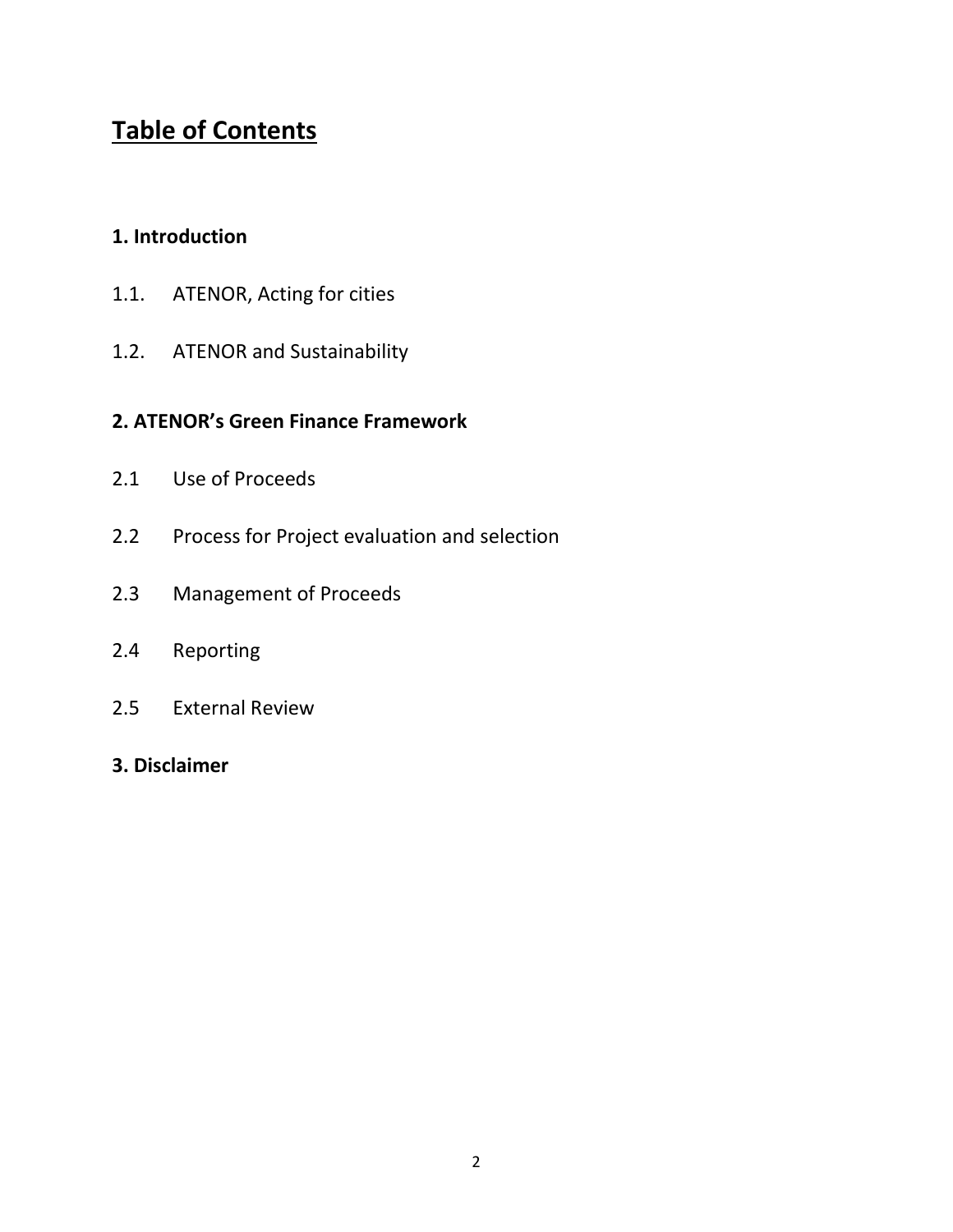# **1. Introduction 1.1. ATENOR, Acting for cities**

ATENOR is an urban real estate development company with European expertise listed on the Euronext Brussels market. Through its urban planning and architectural approach, ATENOR aims to provide appropriate responses to the new requirements being imposed by developments in urban and professional life. Within this framework, ATENOR invests in large scale property projects meeting strict criteria in terms of location, economic efficiency and respect for the environment.

As such, its activity aims to generate capital gains at the end of a cycle of purchase-development-sale of real estate projects. The core of its strategy is the development of large mixed urban projects, mainly offices and housing.

At an early stage, ATENOR positioned itself as an urban stakeholder, aware of the new challenges the city has to face (absorb the urban population growth and respond to socio-economic, energy transition and environmental challenges) and has made its mission to conduct its business as real estate developer in harmony with the city's evolution.

In this context, ATENOR's strategy is very specific: as a real estate developer, ATENOR is a leading stakeholder that perceives and anticipates these changes and, through the development of innovative projects, participates in the adaptation of the urban fabric to meet the new private and work life demands and aspirations. ATENOR therefore invests in large-scale real estate projects meeting very strict criteria concerning the choice of the site ("prime location"), technical quality, the costs of investment and the lease and sale potential.

Its projects, most of them held through subsidiaries, are located in Brussels (21%), The Hague (7%), Luxembourg (8%), Paris (6%), Lisbon (2%), Düsseldorf (1%), Warsaw (23%), Budapest (19%), Bucharest (7%), London (1%) to mention only the large cities. (12/2021)

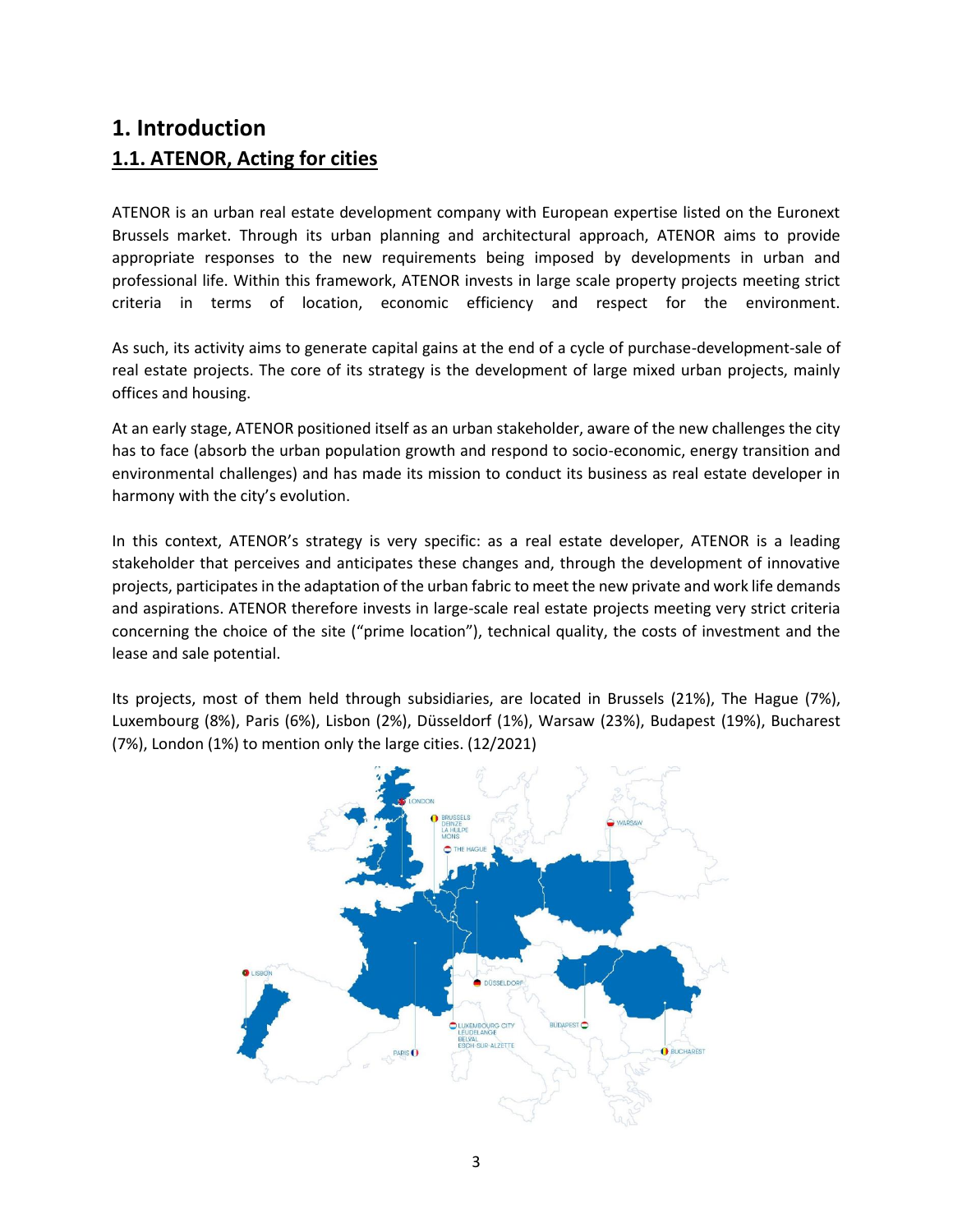By stating that the urban environment is its place of activity, ATENOR promotes its know-how in several cities and especially the need to adapt urban development to the evolution of private and professional life. Furthermore, through its presence in such locations where it invests, ATENOR guarantees the integration of the particularities of each city.

Responding to the numerous changes in the real estate market, ATENOR focusses on the office and residential markets, demonstrating a wide range of skills. At the end of 2021 ATENOR had 33 projects in portfolio. Those projects represented approximately 1,300,000 m<sup>2</sup> area. In the future ATENOR intends to maintain this geographical diversification, but always taking into account the fundamental developments of the real estate markets. ATENOR is in particular interested in the major urban planning projects currently being implemented by the cities and the regions. To this end, ATENOR will continue its policy of constructive dialogue with the authorities and local administrations and will analyze any opportunity that conforms to those projects, with a view to investment. ATENOR is seen as a reliable economic partner in the necessary adaptation of the urban structures in light of economic, demographic and sociological developments.





### **1.2. ATENOR and Sustainability**

By acting for the city of tomorrow, ATENOR is strengthening its commitment to more sustainable, more dynamic, safer, more united and more pleasant cities to live in, cities where the well-being of citizens is the main priority. All these points need to be tackled.

ATENOR offers another way of conceiving the city: a living city which offers and mixes all the functions, brought to life by vast public spaces, promoting soft mobility and offering innovative services and equipment to its residents. An environmentally responsible city where quality of life is a priority.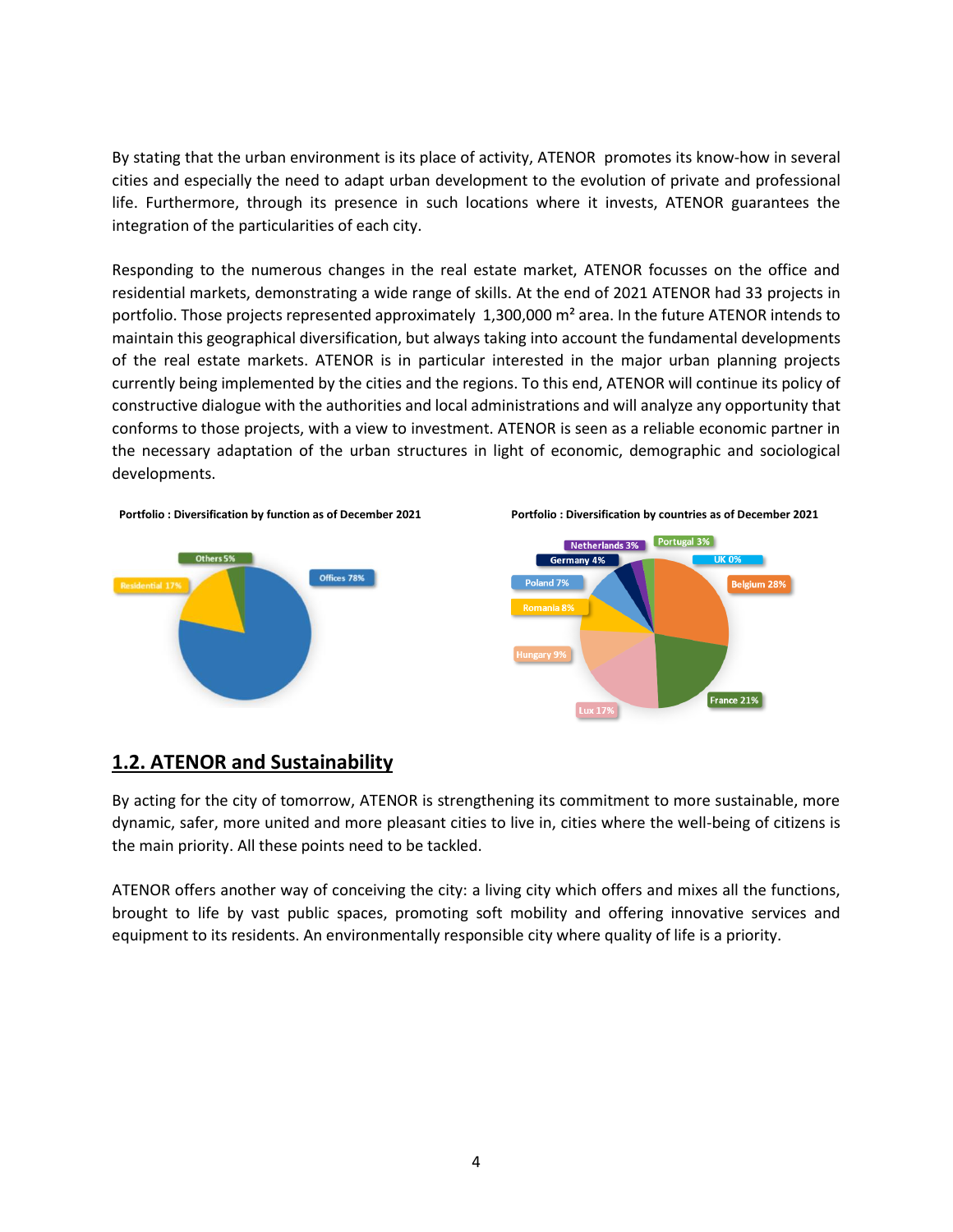#### ATENOR COMMITMENT TO THE UNITED NATIONS 17 SUSTAINABLE DEVELOPMENT GOALS (SDGS)

By the nature of its activities and the strength of its commitments, ATENOR aligns its strategic axes and its ambitions with the United Nations Sustainable Development Goals (SDGs). These Goals are anchored in the strategic positioning of the company and translate into specific actions within its projects. The 17 Sustainable Development Goals are closely linked. ATENOR makes a substantial contribution to several of them, in particular those which are clearly linked to ATENOR's core business and sustainable development and social commitment strategy at European level. ATENOR's international diversification strategy also fully embraces the consistency of the actions linked to the SDGs and further increases their impact. ATENOR's "Acting for Cities" strategic positioning naturally puts the company at the heart of SDG 11 "Sustainable Cities and Communities". This Goal is the one that guides all ATENOR's actions but is also closely connected to the others.





#### 4 STRATEGIC AXES

Atenor has defined 4 strong strategic axes in line with its DNA in order to contribute to the SDG's :

#### ECONOMIC RESILIENCY

#### ENVIRONMENTAL CONTRIBUTION

SOCIAL IMPACT

#### GOOD GOVERNANCE

You will find more information about our 4 strategic axes in our Sustainability Report 2021.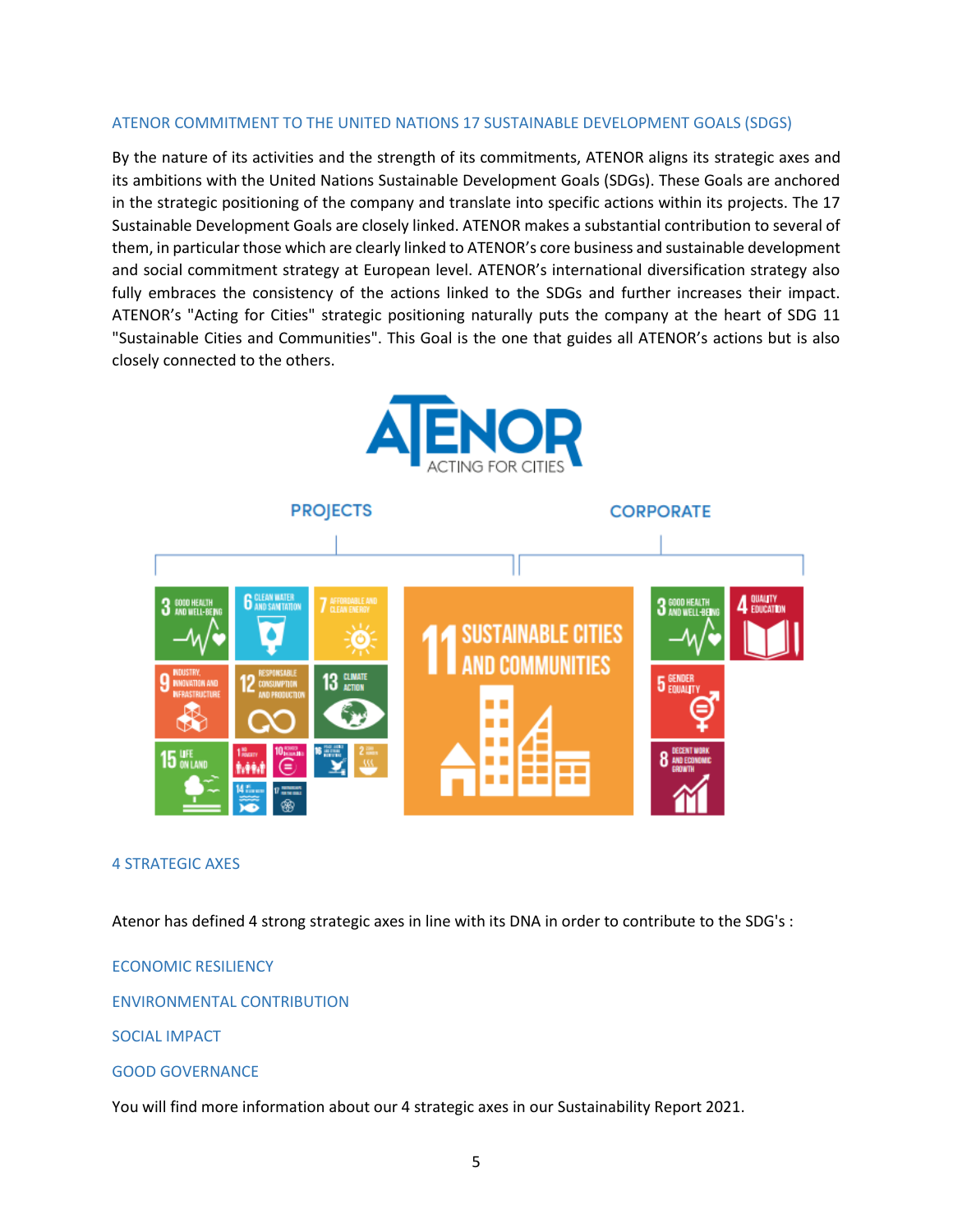#### ATENOR ESG STRATEGY

While the fight against climate change is the focus of everyone's attention and is one of the key priorities internationally, investors are increasingly aligning their activities with ESG principles. Closely following these developments but remaining loyal to its values, ATENOR places these principles at the heart of its strategic pillars. For ATENOR they represent an opportunity to increase its performances and create value at European scale. In 2021 ATENOR launched its first Retail Green Bond on the Brussels financial market, affirming herself as a pioneer while ensuring targeted financing for its projects.



#### ENVIRONMENT

ATENOR plays its role in reducing GHG emissions, finding solutions to tackle climate change, reducing pollution and damage to the natural environment and increasing the use of renewable resources. To achieve this, ATENOR can draw on its expertise while continuing to invest heavily in innovation and new technologies.

#### **Certifications**

To enhance its commitment and the transparency of its actions, ATENOR has undertaken an international certification process.

ATENOR's projects meet in particular demanding certification criteria such as BREEAM and WELL and follow the best market practices of each country.

ATENOR also advocates a comprehensive ecological approach. Its dense and mixed projects in the vicinity of public transport stations present the most favorable possible ecological balance at city level.

Concerned by contributing to a better essential life and work experience, ATENOR pays particular attention to accessibility, mobility, diversity, flexibility, modularity of spaces, as well as the quality of life of the future residents and the tenants, by offering them flexible buildings, more open and richer in services.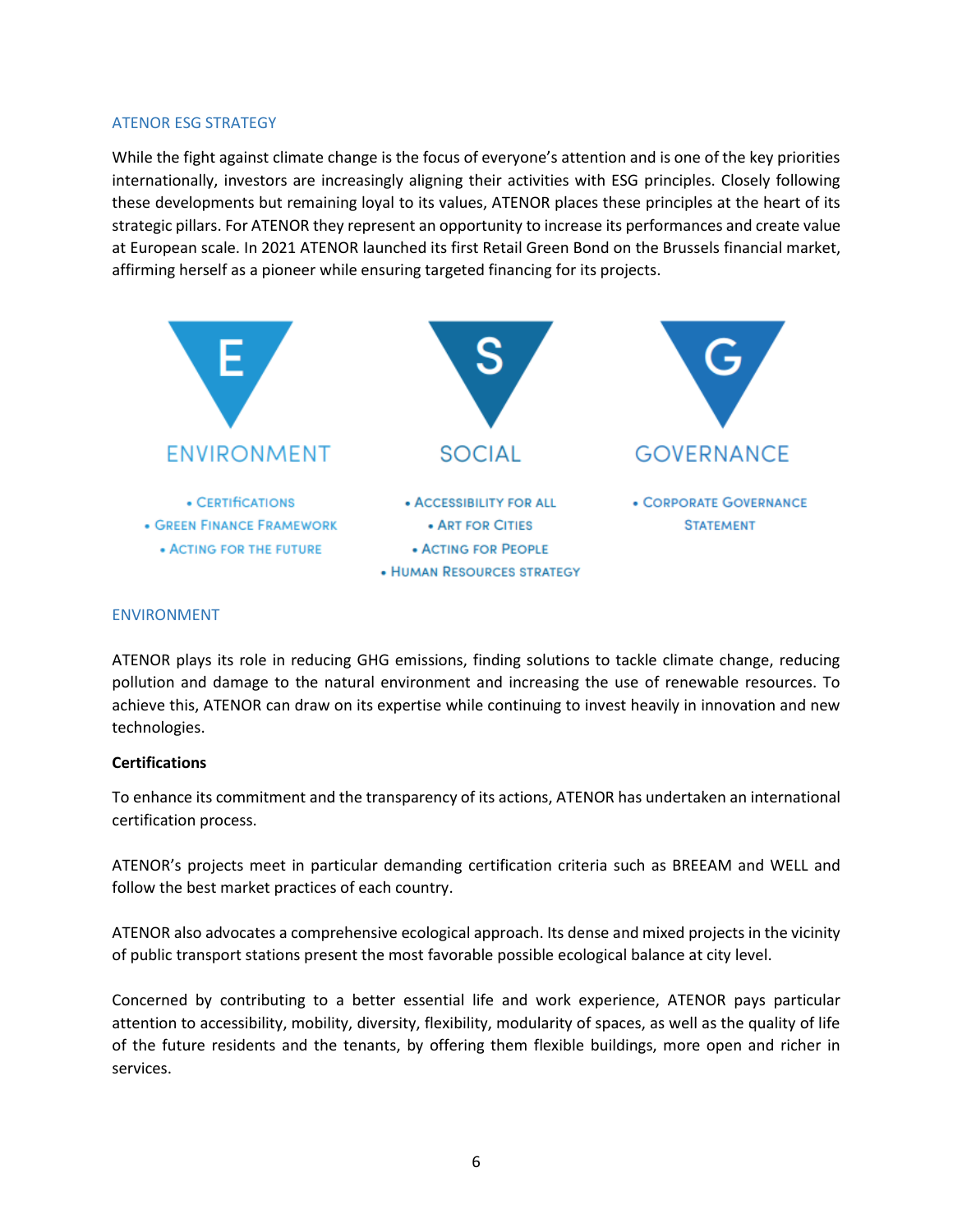ATENOR is developing real estate projects that enablesthe access and employment of people with specific needs. In Budapest, its projects will be built in line with the "Access4You" criteria, to achieve the highest certification level in terms of social responsibility, accessibility and functionality. This is already the case with the six buildings of VACI GREENS office campus in Budapest.

ATENOR embarked on a public-private partnership to better meet the existing demand for affordable, sustainable and quality housing in order to support social mixity.

For instance, CITY DOX in Brussels where, to meet local demand, 99 apartments are being developed for Citydev, the Brussels Regional Development Agency.

ATENOR's principles and ethical values shape its culture and build its reputation. Taking up to the challenges of the cities of tomorrow, always more dense and connected, means building a greener city, a more sustainable city, a city where life feels good.

ATENOR's eco-logical commitment accelerated in 2021 :

Architectural quality: ATENOR chooses to associate itself with renowned architectural firms and has also launched several architectural competitions, to make an enlightened choice, to develop innovative and creative visions for the cities.

The highest environmental standards: BREEAM<sup>1</sup> « Excellent » certification, WELL « Core and Shell »<sup>2</sup> certification, DGNB, HQE, GRO and Quartier Durable for its projects or standard such as NZEB<sup>3</sup>.

Cleaner sources of power : some of its building are equipped with photovoltaic panels, such as CITY DOX (Brussels) and HERMES BUSINESS CAMPUS (Bucharest).

Gardens, parks conceived for the respect of biodiversity and urban gardens : in Belval (Luxembourg), the project TWIST (Luxembourg) will propose hanging gardens and in CITY DOX, an urban garden has been created for the residents of the Rest Home.

Support to soft mobility : redevelopment of the canal banks, promenades and paths, secure spaces for bicycles, charging stations for electric vehicles and bicycles.

Respecting Diversity : ATENOR is developing real estate projects that enable the access and employment of people with specific needs. In Budapest, our projects will be built in line with the Access4You criteria, so as to achieve the highest certification level in terms of social responsibility, accessibility and functionality. This is already the case with the VACI GREENS office campus in Budapest.

The future of our cities is also bound with the future of our forests : Forests play a vital role through carbon sinks, the emergence of wood-based energy, the retention and purification of water and the protection of biodiversity.

<sup>&</sup>lt;sup>1</sup> Please see www.breeam.org for more information

<sup>&</sup>lt;sup>2</sup> Please see<https://standard.wellcertified.com/cs-scope> for more information

<sup>&</sup>lt;sup>3</sup> Please see [https://ec.europa.eu/energy/content/nzeb\\_en](https://ec.europa.eu/energy/content/nzeb_en) for more information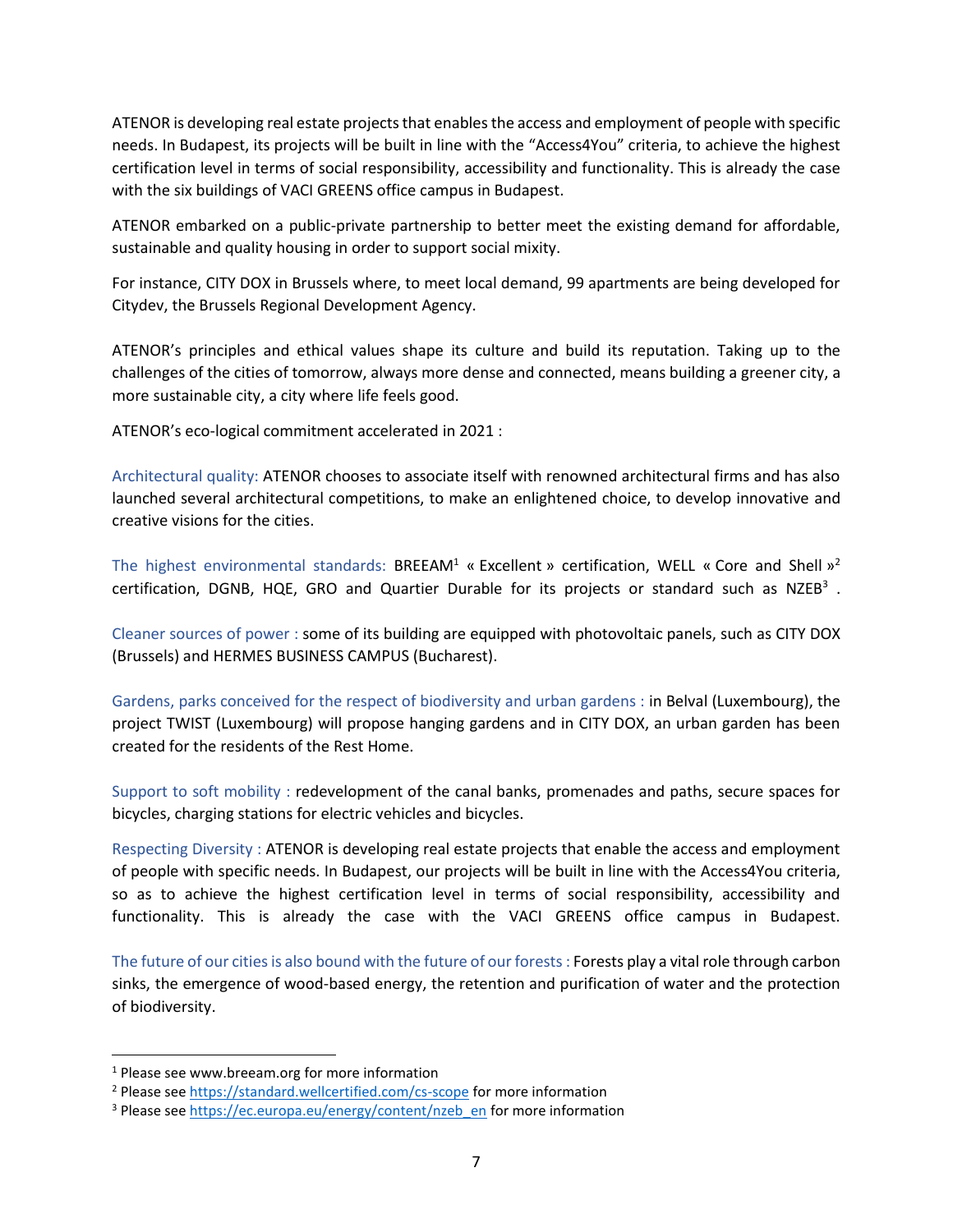In 2020 ATENOR, in partnership with the Royal Belgian Forestry Society (SRFB/ KBBM), had decided to plant 2,020 trees to celebrate the year 2020.

In 2021 ATENOR pursue this action and has decided to extend this action until 2025, ATENOR has in 2021 also implemented this action in Belgium and the 8 main European cities where the company is active and planted 2021 trees in each country where it is present.

CO2 Neutral : ATENOR has the pleasure to announce the obtention of the Carbon Neutral certification® in collaboration with CO2logic in December 2021. CO2logic offers the CO2-Neutral certification® to organisations that calculate, reduce and offset their climate impact. Since 2015 this label is also certified by Vinçotte, an international independent certification body. There are many carbon neutral certifications around the world but few have a thirdparty validation by a serious and credible certifier.



ATENOR is now taking the next step by using this input to set up a streamlined climate reduction plan and strategy up until 2030. At corporate level, the reduction efforts will in the first place mainly focus on energy saving measures and opportunities to reduce the impact of its means of transport. [\(https://www.atenor.eu/wp-content/uploads/2021/12/2021-ATENOR-certified-carbon-neutral-](https://www.atenor.eu/wp-content/uploads/2021/12/2021-ATENOR-certified-carbon-neutral-ENGL.pdf)[ENGL.pdf\)](https://www.atenor.eu/wp-content/uploads/2021/12/2021-ATENOR-certified-carbon-neutral-ENGL.pdf)

An illustration is, for example, the project AU FIL DES GRAND PRES in Mons (Belgium), where ATENOR will propose 119 zero carbon emissions apartments. This commitment highlights ATENOR dedication towards high environmental standards but also towards the well-being and comfort of the occupants.

ATENOR's commitment to sustainability is a natural part of its business operation and ATENOR defines a solid corporate social responsible strategy.

(Please visit ATENOR's website for more information [: https://www.atenor.eu/fr/sustainability/\)](https://www.atenor.eu/fr/sustainability/)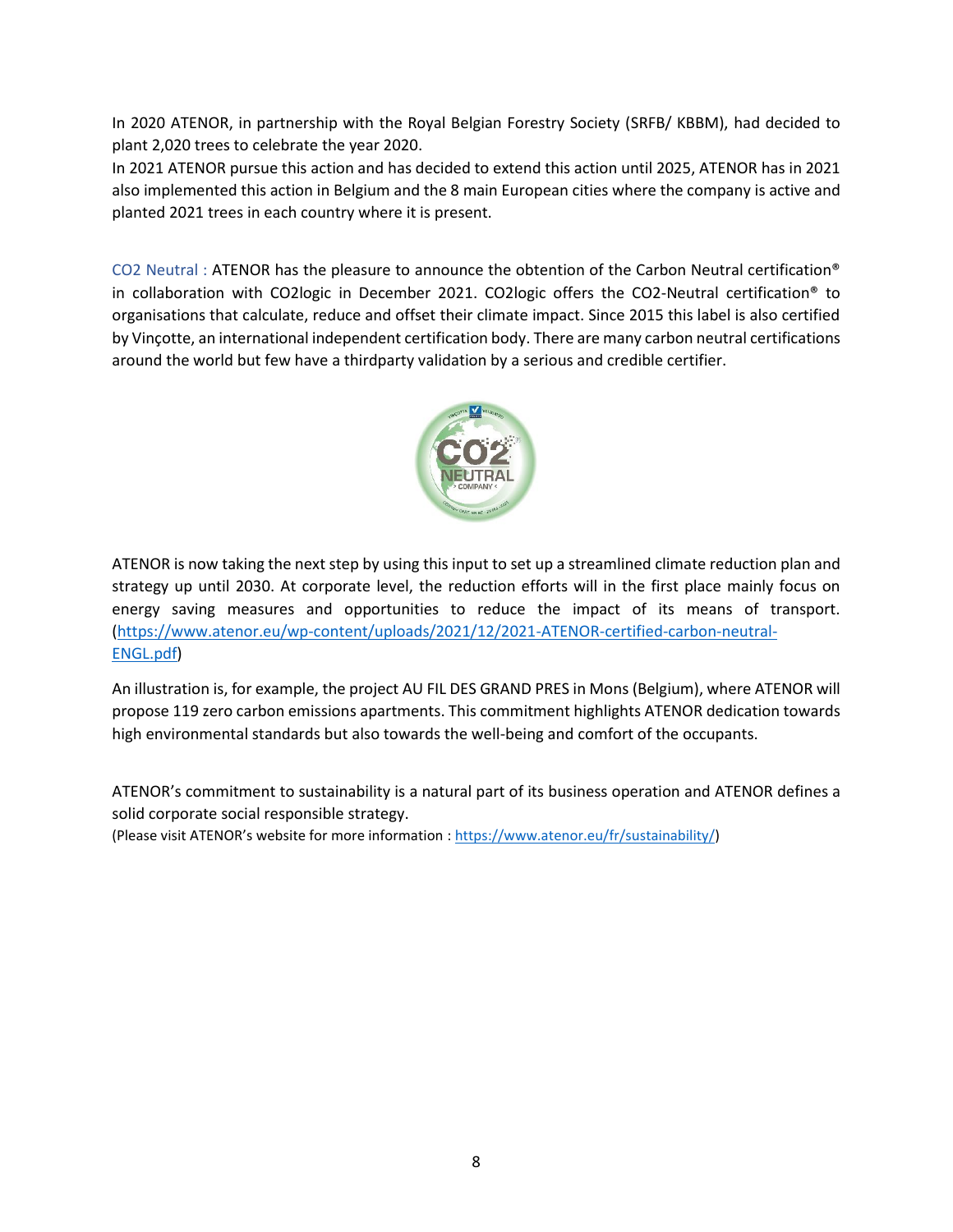# **2. ATENOR Green Finance Framework**

ATENOR has developed its Green Finance Framework ("Framework") aiming to attract specific funding for green assets and real estate projects which contribute to itssustainability strategy. Under this Framework, ATENOR can issue a variety of Green Finance Instruments such as Green (Retail) Bonds, Green Notes, Green Private Placements and Green Loans.

The Framework provides a clear and transparent set of criteria for Green Finance Instruments issued by ATENOR and is consistent with the guidelines of the Green Bond Principles ("GBP") (as issued by the International Capital Market Association (ICMA) and last updated in June 2021<sup>4</sup> and the Green Loan Principles ("GLP") (from the Loan Market Association (LMA), last updated in February 2021<sup>5</sup>). These voluntary process guidelines are developed in multi-stakeholder processes involving issuers, investors, financial institutions and NGO's, with a view to promoting the development and integrity of the sustainable finance market.

ATENOR is also willing to align its Framework with the best market practices and applicable market guidelines, to the extent possible.

The Framework will cover (2.1.) the use of proceeds, (2.2.) the process for project evaluation and selection, (2.3.) the management of proceeds, (2.4.) the reporting on allocation and impact, (2.5.) and the external review.

<sup>4</sup> https://www.icmagroup.org/sustainable-finance/the-principles-guidelines-and-handbooks/green-bond-principles-gbp/

<sup>5</sup> https://www.lsta.org/content/green-loan-principles/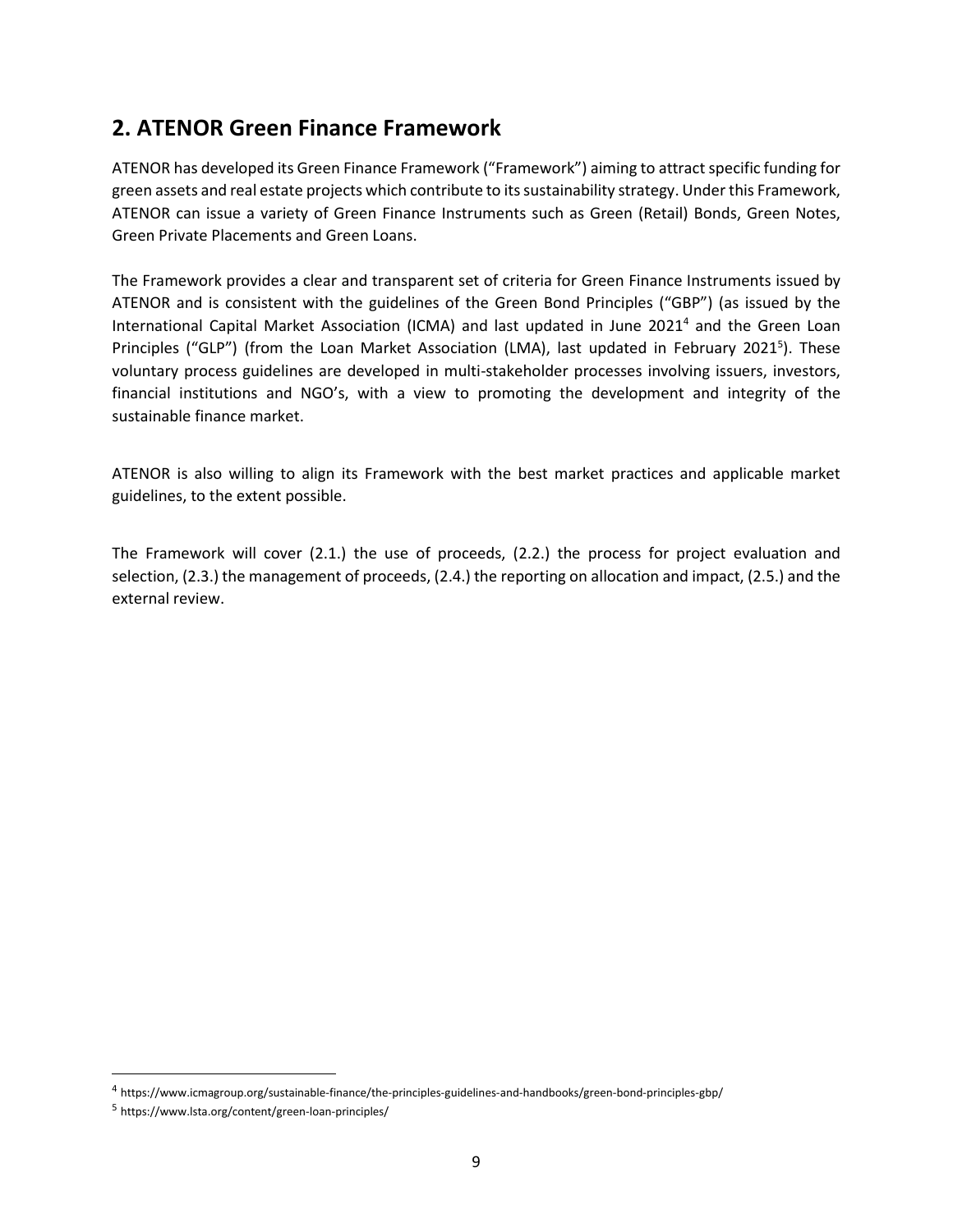# **2.1. Use of Proceeds**

The net proceeds of ATENOR Green Finance Instruments will be allocated exclusively to finance in whole or in part, sustainable and energy efficient real estate projects which contribute to its sustainability strategy ("Eligible Green Projects"). The Eligible Green Projects are also mapped to the UN Sustainable Development Goals (UN SDGs).

Eligible Green Projects are required to meet the eligibility criteria as set in the table below :

| <b>Eligible Green</b><br><b>Projects CATEGORY</b><br>& UN SDGs                                                                                                                | <b>ELIGIBILITY CRITERIA</b>                                                                                                                                                                                                                                                                                                                                                                                                                                                            |  |  |
|-------------------------------------------------------------------------------------------------------------------------------------------------------------------------------|----------------------------------------------------------------------------------------------------------------------------------------------------------------------------------------------------------------------------------------------------------------------------------------------------------------------------------------------------------------------------------------------------------------------------------------------------------------------------------------|--|--|
| <b>Green Buildings</b>                                                                                                                                                        | Newly constructed, existing and/or refurbished buildings which meet<br>recognized standards for best practices in energy and resource efficiency,<br>sustainable building design, construction and operation. The certifications<br>will be obtained at the latest at the delivery of the building.                                                                                                                                                                                    |  |  |
| GSDG 11: Sustainable Cities and<br>Communities<br>Eligible Assets contribute to the<br>target to                                                                              | For office buildings :                                                                                                                                                                                                                                                                                                                                                                                                                                                                 |  |  |
| "Make cities and human<br>settlements<br>inclusive, safe, resilient and<br>sustainable"                                                                                       | Core Indicators:                                                                                                                                                                                                                                                                                                                                                                                                                                                                       |  |  |
| SDG 7: Affordable and Clean Energy<br>Eligible Assets contribute to the<br>target to<br>"Ensure access to affordable,<br>reliable, sustainable and modern<br>energy for all". | BREEAM minimum 'Excellent' (Based on the BREEAM International New Construction 2016)<br>Two of the three following requirements :<br>Energy and Carbon Performance: achieve a minimum of 70 % of<br>٠<br>available credits of the BREEAM Energy category<br>Water efficiency and savings: achieve a minimum of 70 % of available<br>٠<br>credits of the BREEAM Water category<br>Waste management: achieve a minimum of 70 % of available credits<br>٠<br>of the BREEAM Waste category |  |  |
|                                                                                                                                                                               | and additional other indicators (optional to core indicators):<br><b>WELL Core and Shell</b><br><b>DGNB</b><br>HQE Sustainable Building minimum 'Excellent'<br><b>GRO</b><br>Nearly Zero Energy Building ('NZEB')<br><b>LEED</b><br>Passivehouse (PHI)<br>Sustainable district<br>Access4you<br>Or equivalent certifications                                                                                                                                                           |  |  |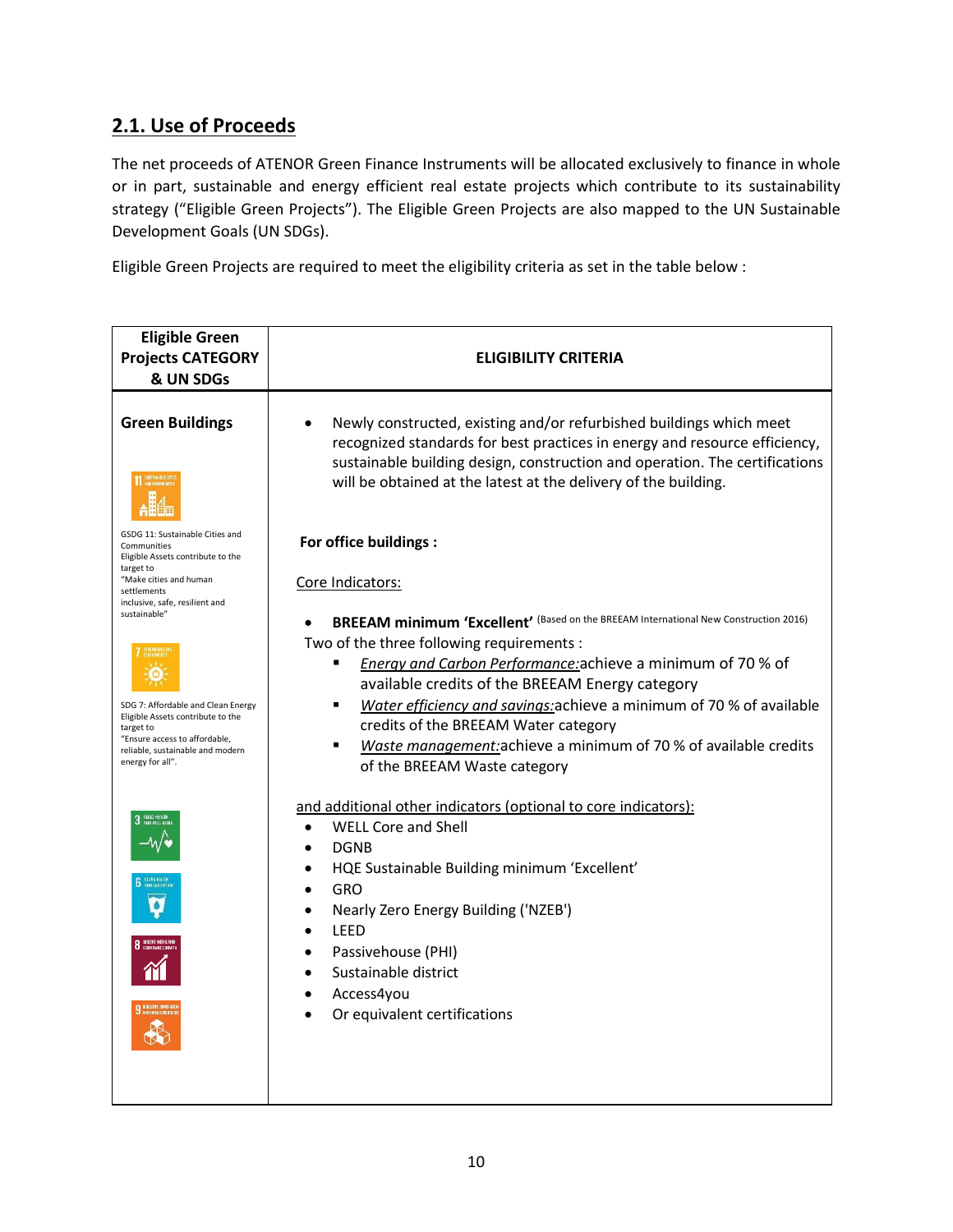|                                                                                                                                                                                                                                                                                                                                                     | For residential buildings :                                       |               |                                                         |  |
|-----------------------------------------------------------------------------------------------------------------------------------------------------------------------------------------------------------------------------------------------------------------------------------------------------------------------------------------------------|-------------------------------------------------------------------|---------------|---------------------------------------------------------|--|
| <b>2</b> RESPONSIBLE<br>AND FRODUCTION<br>QO                                                                                                                                                                                                                                                                                                        | Core Indicators:                                                  |               |                                                         |  |
| <b>13 липн</b><br>S                                                                                                                                                                                                                                                                                                                                 | EPC levels of eligible projects per country / region<br>$\bullet$ |               |                                                         |  |
|                                                                                                                                                                                                                                                                                                                                                     | <b>Belgium - Brussels</b>                                         | $EPC - A$     |                                                         |  |
|                                                                                                                                                                                                                                                                                                                                                     | <b>Belgium - Flanders</b>                                         | $EPC - A$     |                                                         |  |
| $\begin{picture}(15,15) \put(0,0){\line(1,0){15}} \put(15,0){\line(1,0){15}} \put(15,0){\line(1,0){15}} \put(15,0){\line(1,0){15}} \put(15,0){\line(1,0){15}} \put(15,0){\line(1,0){15}} \put(15,0){\line(1,0){15}} \put(15,0){\line(1,0){15}} \put(15,0){\line(1,0){15}} \put(15,0){\line(1,0){15}} \put(15,0){\line(1,0){15}} \put(15,0){\line(1$ | Belgium - Wallonia                                                | $EPC - A$     |                                                         |  |
|                                                                                                                                                                                                                                                                                                                                                     | Germany                                                           | $EPC - B$     |                                                         |  |
|                                                                                                                                                                                                                                                                                                                                                     | <b>Netherlands</b>                                                | $EPC - A$     |                                                         |  |
|                                                                                                                                                                                                                                                                                                                                                     | Luxembourg                                                        | $EPC - A - A$ |                                                         |  |
|                                                                                                                                                                                                                                                                                                                                                     | Romania                                                           | $EPC - A$     |                                                         |  |
|                                                                                                                                                                                                                                                                                                                                                     | <b>Hungary</b>                                                    | $EPC - BB$    |                                                         |  |
|                                                                                                                                                                                                                                                                                                                                                     |                                                                   |               |                                                         |  |
|                                                                                                                                                                                                                                                                                                                                                     |                                                                   |               |                                                         |  |
|                                                                                                                                                                                                                                                                                                                                                     |                                                                   |               |                                                         |  |
|                                                                                                                                                                                                                                                                                                                                                     | $\bullet$                                                         |               | Or Maximum of 100 kWh/sqm.year of Primary Energy Demand |  |

Regarding the residential portfolio, the selection of projects is based on the best Energy Performance Certificates (EPC), as defined by European Norms EN 15217 and EN15251. As the graduation scale differs in each country / region, the comparison between projects might be irrelevant; meaning that an 'A' classification in Romania might not correspond to an 'A' in Germany. In order to clarify the selection, ATENOR has also specified an alternative criterion based on a maximum Primary Energy Demand, also part of the EPC calculation, expressed in a metric unit : kWh/m².year. This alternative criterion allows the comparison between projects and set up the same minimum performance for all the residential projects across Europe.

100% of assets received or will receive an EPC label from A to BB.

### **2.2. Process for Project evaluation and selection**

ATENOR will follow a transparent process for selection and evaluation of Eligible Green Projects. Projects financed through the Green Finance Instruments issued under ATENOR Framework are evaluated and selected based on compliance with the Eligibility Criteria as set under paragraph 2.1 Use of Proceeds. All potential Eligible Green Projects comply with local laws and regulations, including applicable regulatory environmental and social requirements, as well as ATENOR's standards for environmental, social and governance risks (ESG). The Process for Green Project evaluation and selection is fully integrated in ATENOR's management in particular through its Archilab structure.

Archilab's mission is to improve the environmental, economic and social performance of the project portfolio. In order to do so, Archilab gathers sustainability and ESG experts with ATENOR's highest level of decision. The Archilab Committee is composed of the Executive Committee, International Executives, Marketing and Sales Directors, and a dedicated assistant. The Archilab Committee meets every two months and, according to the agenda, internal or external experts are invited to contribute. Archilab's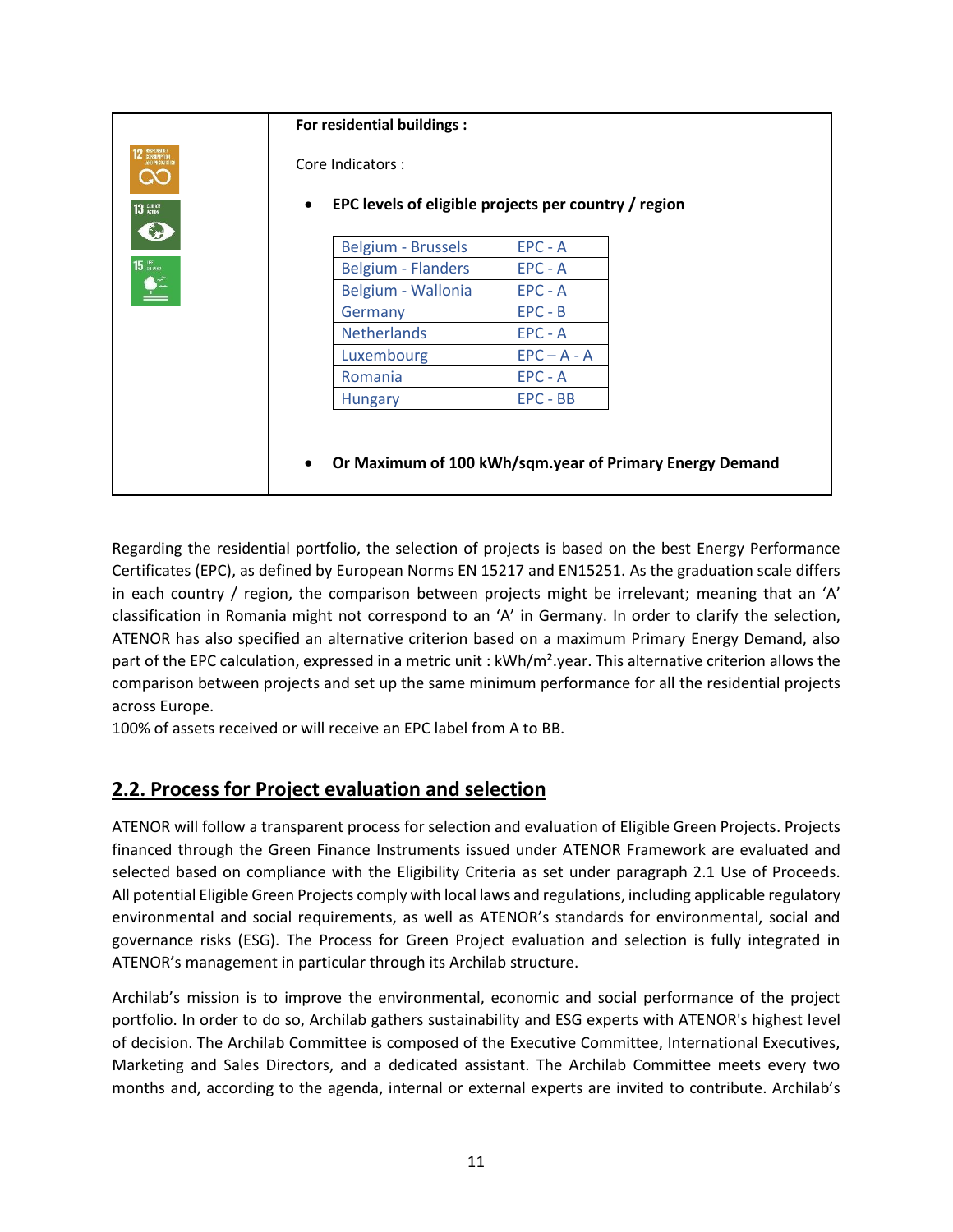director reports directly to the CEO. Its role is both to support the Company's strategy and ensure coordination between the decision-making and operational sides.

In the first phase of the Process, the Archilab Committee sets out the eligibility criteria for Green Project evaluation and the requirements for selection. At this stage, the Archilab Committee also sets out the environmental risks assessment applicable for all projects. Following up, the members of Archilab ensure that the decisions are implemented in the corporate company process and in its portfolio of projects.

In the second phase of the Process, each potential Eligible Green Project is evaluated by the Executive Committee according to the criteria and the ESG risks defined by Archilab. Specific Executive Committee sessions are planned twice a week, in order to review each project several times a year with the dedicated team of the project.

In the last phase of the Process, the final list of eligible projects is designated by the Executive Committee (including CEO and CFO).

ATENOR holds five Boards of Directors per year for which the Executive Committee prepares a management report including ESG data from projects under development.

ATENOR doesn't consider a lookback period for the project evaluation and selection.

### **2.3. Management of Proceeds**

ATENOR will manage the net proceeds of issued Green Finance Instruments on a portfolio basis. As long as the Green Finance Instruments under this Framework are outstanding, ATENOR aims to allocate an amount equivalent to the net proceeds of these instruments towards its Eligible Green Projects, as defined in the paragraph 2.1. Use of Proceeds.

If a project is divested, discontinued or does no longer meet the definition of Eligible Green Projects as included in paragraph 2.1., it will be removed from the portfolio of Eligible Green Projects and replaced by another Eligible Green Project. ATENOR aims to ensure that the total value of issued Green Finance Instruments does not exceed the value of its portfolio of Eligible Green Projects.

Pending the full allocation of the net proceeds of issued Green Finance Instruments to the portfolio of Eligible Green Projects ATENOR will manage the unallocated proceeds in cash or cash equivalents in line with its regular treasury criteria. ATENOR intends to allocate the full amount of proceeds within the next 24 months following the issuance of Green Financing Instruments.

The allocation of the net proceeds of issued Green Finance Instruments to Eligible Green Projects will be subject to at least an annual review and approved by the Executive Committee until full allowance of the net proceeds of issued Green Finance Instruments.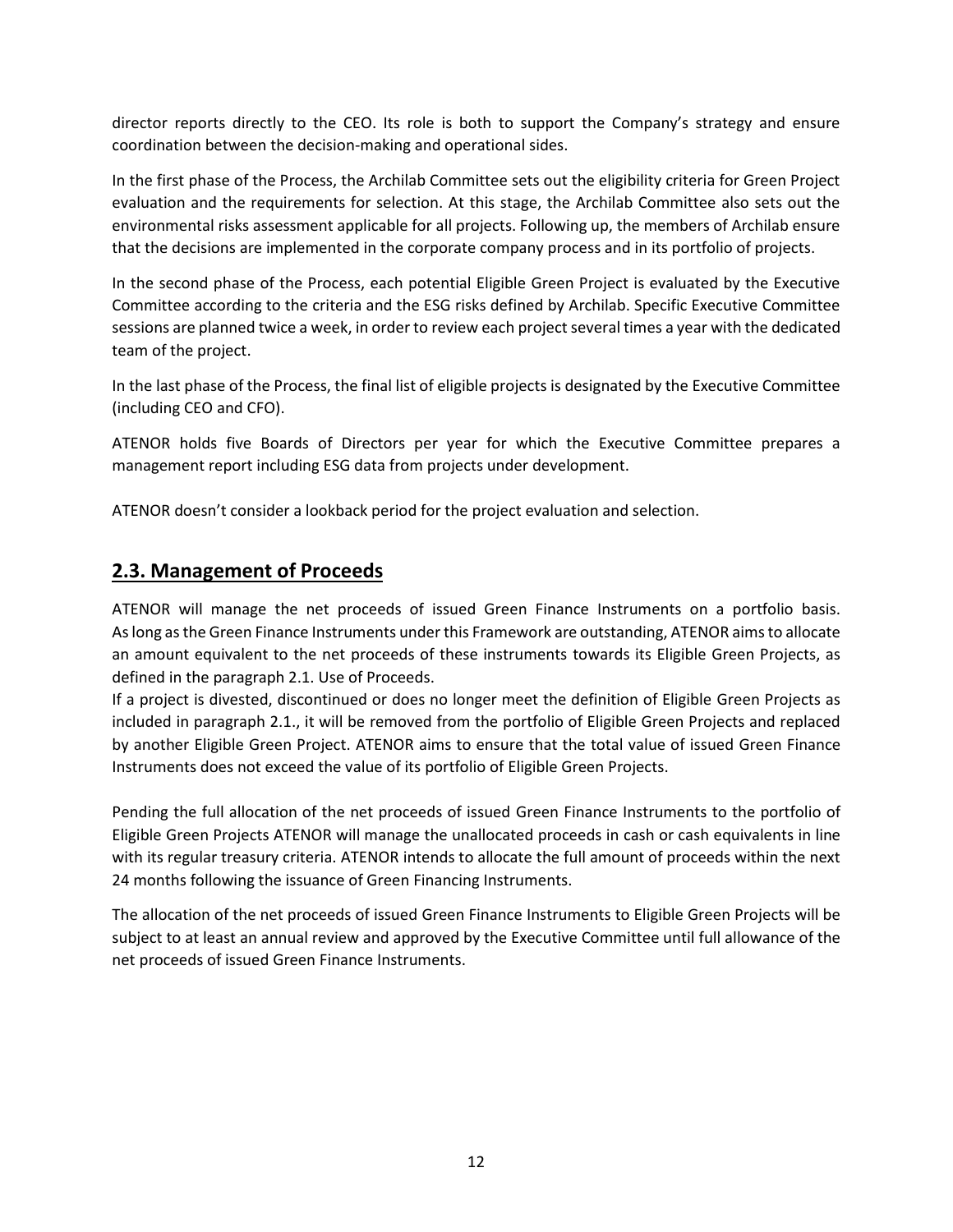## **2.4. Reporting**

ATENOR will report annually, until full allocation of the net proceeds or until the bond matures, whichever is latest, on the allocation of its net proceeds of issued green finance instruments to its portfolio of Eligible Green Projects. This reporting will be available one year after the issuance of the first Green Finance Instrument on ATENOR's website : [http://www.atenor.eu/in](http://www.atenor.eu/)vestors

#### **Allocation Reporting**

The allocation report will include details on:

- the year of investment,
- the amounts of investments allocated to Eligible Green Projects,
- the geographic distribution of the portfolio of Eligible Green Projects,
- the balance of unallocated proceeds (if any), and,
- the proportion of new financing and refinancing.

#### **Impact reporting**

ATENOR will report on environmental impacts of the Eligible Green Projects (re-)financed by the net proceeds of the Green Finance Instruments.

The impact report will provide information regarding Eligible Green Projects and their certifications (i.e. BREEAM, WELL, NZEB, HQE, Sustainable District, Access4You and/or EPC), including for Office Buildings, the specific classification level where applicable (e.g. "Excellent") and the credits reached for the specific BREEAM categories Energy, Water and Waste, as mentioned in the Use of Proceeds.

Additional impact indicators are subject to availability of data and could include :

- Expected annual generation of renewable energy (in kWh) and the related  $CO<sub>2</sub>$  emission avoidance,
- Expected quantity of recycled material (in metric tonnes per year),
- Number of electric vehicles charging stations installed,
- Number of secured bicycles storage.

### **2.5 External Review**

A Second Party Opinion (SPO) will be issued by an independent external verifier in order to provide an external verification on ATENOR's Green Finance Framework. This external opinion will certify ATENOR's Framework alignment with the applicable Green Principles, such as the Green Bond Principles (GBP) and the Green Loan Principles (GLP) .

The Second Party Opinion is available on the investor website: [www.atenor.eu/en/investors](http://www.atenor.eu/en/investors)